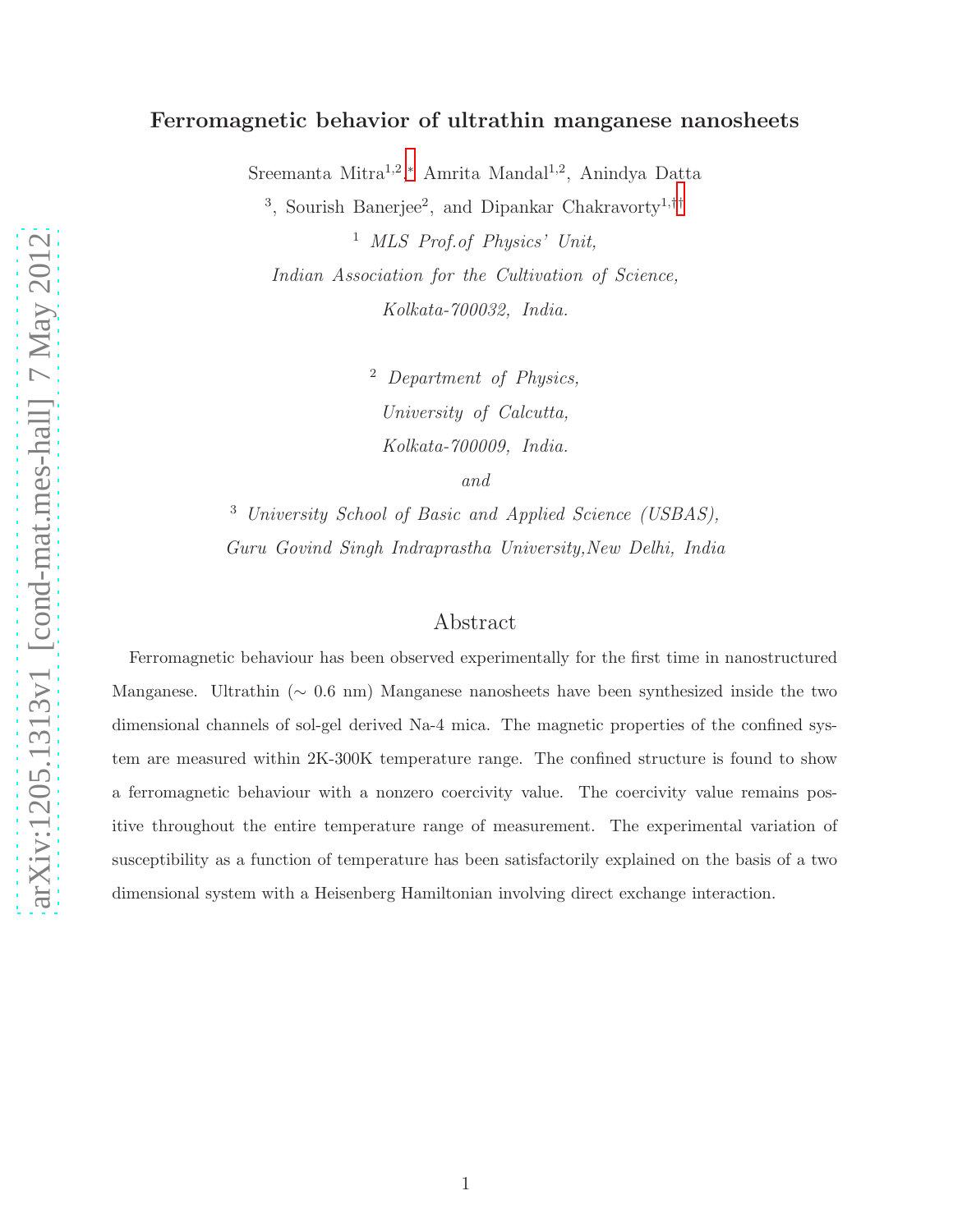## I. INTRODUCTION

Manganese (Mn) is probably one of the most important dopants for semiconductors for creating ferromagnetic response  $1-7$  $1-7$ . In addition, dilute solution of Mn based systems has wide variety of magnetic properties  $8.9$  $8.9$ . However, Mn by itself is not ferromagnetic even though Mn is a'd'shell based transition metal in its bulk form which provokes fundamental question about its ground state which is still not very clearly understood.

Unique properties of manganese among the first row transition metal elements as atoms, cluster or crystal arise probably due to its atomic configuration. Manganese has exactly half filled 3d orbital and fully filled 4s orbital  $3d^54s^2$  as electronic configuration. The energy required to change the electronic configuration from  $3d^54s^2$  to  $3d^64s^1$  is high enough ( $\sim 2.4$ eV),<sup>[10](#page-11-3)</sup> to keep this as its ground state configuration. If two Mn atoms are brought closer, the 3d and 4s orbitals would split into bonding and antibonding states respectively. So the magnetic ground state (ferro or antiferro) would depend on energy of splitting and exchange interaction [10](#page-11-3). The calculations showed that ferromagnetic ground state was not energetically stable, for Mn [11](#page-11-4). There is a great deal of debate among different theoretical studies, even for the simplest dimer molecule  $Mn<sub>2</sub>$ , with regard to ferromagnetic as well as antiferromagnetic ground states  $12-20$  $12-20$ . Spin density functional calculations of manganese nanostructures like nanowire or a nanorod, showed these to be in a high − moment state with magnetic moments per atom having values in the range 2.96  $\mu_B$  to 3.79  $\mu_B$  depending on the morphology of the nanostructure<sup>[21](#page-11-7)</sup>. Experimentalists showed that small manganese clusters exhibited complex magnetic behaviour with signature of superparamagnetism  $22-25$  $22-25$ . On the basis of theoretical understanding and experimental findings, magnetic property fluctuates between ferro and antiferro ground state as the cluster size changes from 40 to 80 atoms.Beyond a cluster size of 80 atoms the structures slowly converge to the bulk and magnetic ordering becomes antiferromagnetic. However, some magnetic deflection experiments showed nonzero magnetic moments for manganese clusters of 11 to 99 atoms, indicating ferromagnetic ordering of atomic spins, which had a lower limit of number of atoms in a cluster different from that mentioned earlier  $^{22}$  $^{22}$  $^{22}$ . So, manganese showed contradictory magnetic ground state from the stand point of theory as well as experiments. Induced ferromagnetism was observed in manganese on clean ferromagnetic substrates  $26-28$  $26-28$  whereas for non magnetic substrate, monolayer deposition of Mn resulted in an anti-ferromagnetic ordering<sup>[29](#page-12-1)</sup>. 1000 atom Mn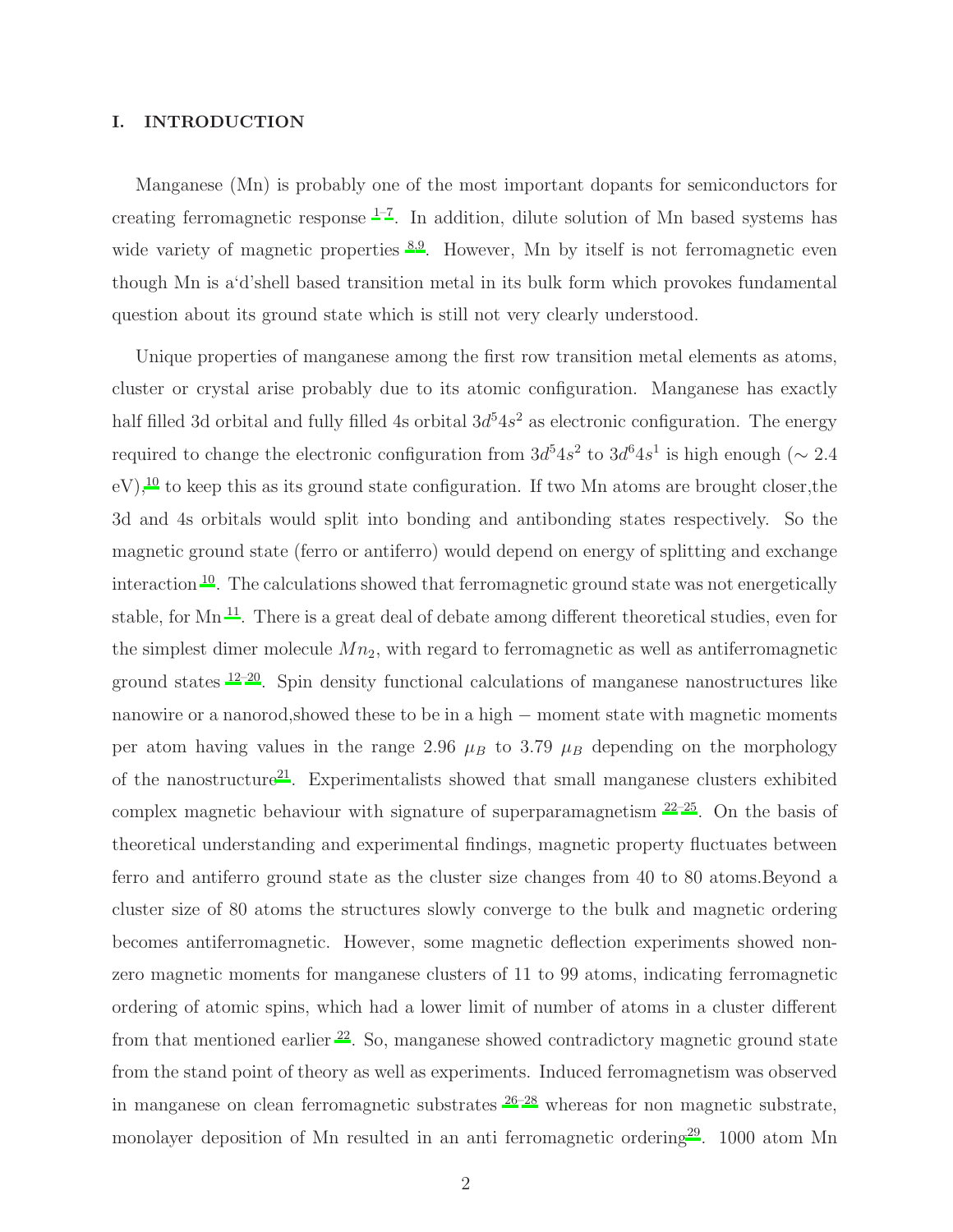clusters of height 10 nm and diameter 15-25 nm on  $Si(111)$  and  $Si(112)$  exhibit temperature dependent ferromagnetic like behavior below 10 K,due to some surface orientation effect, which may be correlated to the surface dangling bond densities or cluster shape  $30$ . However, for Mn thin films the reported ground state was antiferromagnetic in nature  $31$ . Although two-dimensional Mn crystalline systems would be more stable compared to small clusters, its ferromagnetic response remains illusive till date. Hence the search for magnetic behavior in non-ferromagnetic transition metals has often focused on the effect of reduced dimension <sup>[22](#page-11-8)</sup>. We have synthesized manganese nanosheets inside the two-dimensional crystal channels of Na-4 mica, with a very simple synthesis method. In this paper, we report on their ferromagnetic behaviour.

# II. SYNTHESIS AND CHARACTERIZATION

Na-4 mica  $(Na_4Mg_6Al_4Si_4F_4O_{20}, xH_2O)$ template was synthesized by usual sol−gel technique, taking Aluminum Nitrate, Magnesium Nitrate,(used as obtained from E Merck) Tetraethylorthosilicate (TEOS), and Ethanol as precursors . In brief, in order to prepare 1 gm of Na-4 mica powder, firstly,2.186 gm Aluminum Nitrate,2.241 gm Magnesium Nitrate were dissolved in ethanol, and then the solution was stirred vigorously for 1 hour to have a homogeneous mixture. To this 1.291 cc of TEOS was added to achieve the target composition. 0.1 N nitric acid was added as a catalyst. This solution was stirred for 3 hours and placed in an air oven at 333K for 3 days. The dried gel was crushed and calcined at 748K for 12 hours. Equal amount of gel powder and crystalline sodium fluoride (NaF) were mixed thoroughly and heated at 1163K for 18 hours in a platinum crucible under ordinary atmosphere. This was needed for the dissolution of the gel in NaF. The reaction product was washed thoroughly with saturated boric acid several times to remove the water insoluble fluoride salts. The powder was then washed again with 1M NaCl solution 3 times in order to completely saturate all exchange sites with  $Na<sup>+</sup>$  ions. The resultant product was then washed with deionized water several times, and dried at 333K in an air oven, to obtain pure Na-4 mica powder.

The unit cell of Na-4 mica has layered structure with interlayer spacing of 0.6nm [32](#page-12-4)[–34](#page-12-5). 2.36 gm of Na-4 mica powder was then subjected to ion exchange reaction  $2Na^{+} \Leftrightarrow Mn^{2+}$  and soaking in a mixture of Manganese Nitrate $[Mn(NO_3)_2]$  and Dextrose  $(C_6H_{12}O_6)$  in aqueous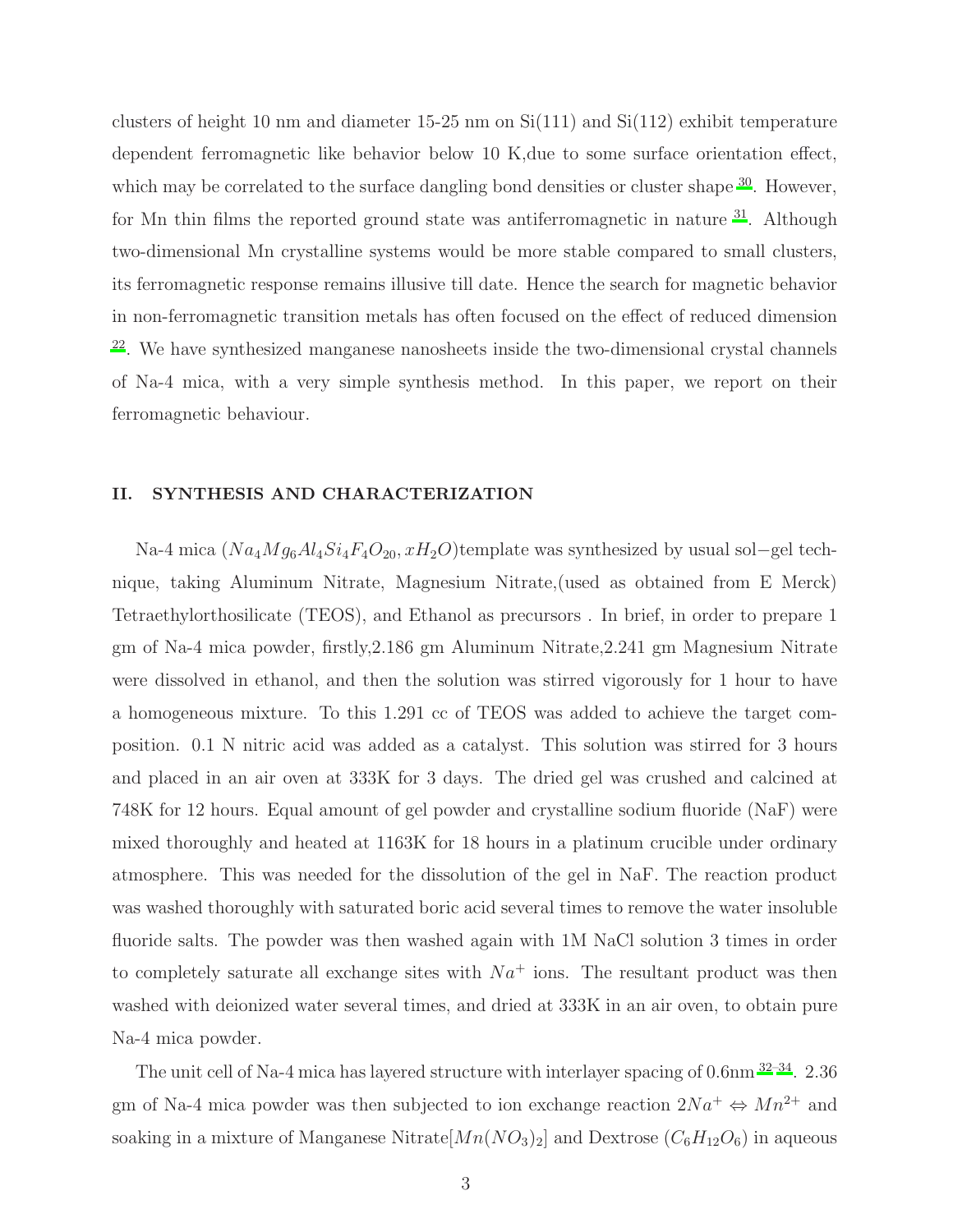solution at an elevated temperature (368 K) and pressure inside a teflon coated autoclave cell for five days. The pH of the solution was kept neutral throughout the ion exchange process. The latter could occur only in the case of ions which were mobile. As such in the present case,ion exchange reactions with the other species viz; Al,Mg,Si are ruled out. The resultant powder was taken out of autoclave and washed thoroughly with deionized water several times to ensure that no Manganese Nitrate molecule was present on the surface of Na-4 mica powder. This was confirmed by a simple chemical group test analysis. Sodium Carbonate was added to the filtrate and no white colored precipitate of Manganese Carbonate was obtained. The washed powder was then put in an alumina boat and placed in a muffle furnace at 675 K under ordinary atmosphere for two hours. Carbon of Dextrose molecules reduced the Mn ion into Mn metal while becoming Carbon Dioxide. X-ray diffraction of the material was performed using a Bruker D-8 SWAX x-ray diffractometer with a  $CuK_{\alpha}$ monochromatic source of wavelength 0.15408 nm. In order to study the microstructure, Mn nanosheets were extracted from the mica channels, by etching the composite sample with 10% HF aqueous solution and centrifuged in SORVALL RC 90 ultracentrifuge at 30,000 rpm for 30 min. The resultant residue was washed thoroughly with de-ionized water, and then dispersed in acetone. From that a drop was taken and mounted in a JEOL 2010 transmission electron microscope operated at 200 kV and investigated.Magnetic properties of the composite were studied by an MPMS SQUID magnetometer (Quantum Design) in the temperature range 2-300 K.

### III. RESULTS & DISCUSSIONS

Fig.1 shows the x-ray diffraction pattern of the composite sample in the range  $2\theta = 5-80^{\circ}$ . The presence of manganese was confirmed by the standard JCPDS value (file number: 17- 0910).Only (200) plane of manganese grows inside the two-dimensional mica nanochannels. Rest of the lines originate from the basic structure of Na-4 mica [35](#page-12-6)[,36](#page-12-7). The c axis of Na-4 mica is found to be perpendicular to the (200) plane of Mn allowing the growth along this direction only. Fig.2 (a) shows the transmission electron micrograph of the randomly assembled partially etched nanocomposites containing Mn nanosheets. Fig.2(b) shows a zoomed view of that assembly. The nanosheets are formed with manganese nanodiscs of circular and rhombus like structures. As the manganese was formed within the layers of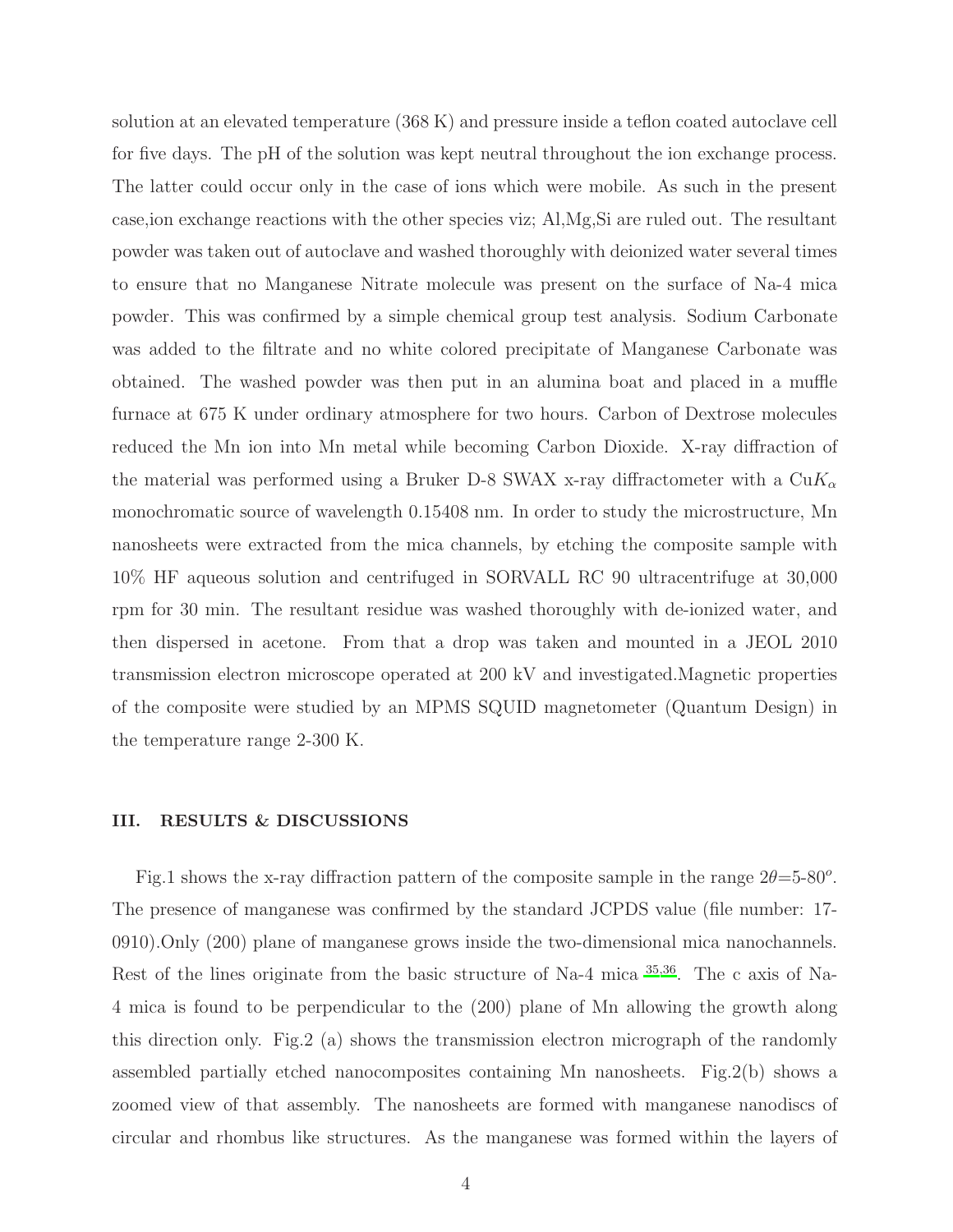

FIG. 1. XRD pattern of Manganese and Na-4 mica composite.The numbers shown indicate the corresponding interplanar spacing.

Na-4 mica, its thickness is limited by the channel thickness,i.e. 0.6 nm. Fig. 2(c) shows the high resolution lattice image of one of the nanosheets where the (200) plane of Mn was observed along with the lattice planes corresponding to Na-4 mica. The interplanar spacing was found to be 0.133 nm. As a result the interatomic distance becomes 0.266 nm. From TEM pictures, the sizes of the nanosheets were found to be around 70-150 nm. Fig.2 (d) shows the selected area electron diffraction (SAED) pattern of one of the nanosheets. As the sample was partially etched some spots in the SAED pattern corresponded to Na-4 mica structure, whereas, spot due to (200) plane of manganese arose as expected. The results are summarized in table.1. In order to delineate the thickness of the manganese nanosheet synthesized in the present work, Atomic Force Microscope (Veeco model CP II) was used. The height profile of the nanosheets were obtained by etching the composite powder in 10% HF aqueous solution for 4 days and dispersed on freshly cleaved atomically flat mica (supplied by SPI,USA) surface. A typical profile is shown in Fig.3. The heights measured are either 0.6nm or its integral multiple which confirms that the manganese nanosheets have indeed grown within the nano channels of Na-4 mica structure. The AFM images gave a thickness value equal to the thickness of interlayer space in Na-4 mica reported in the literature<sup>[32](#page-12-4)[–34](#page-12-5)</sup>. These facts lead us to conclude that the original films were not thicker than 0.6 nm and hence dissolution of Manganese during etching did not take place. Magnetic measurements were carried out for the composite powder in the temperature range 2-300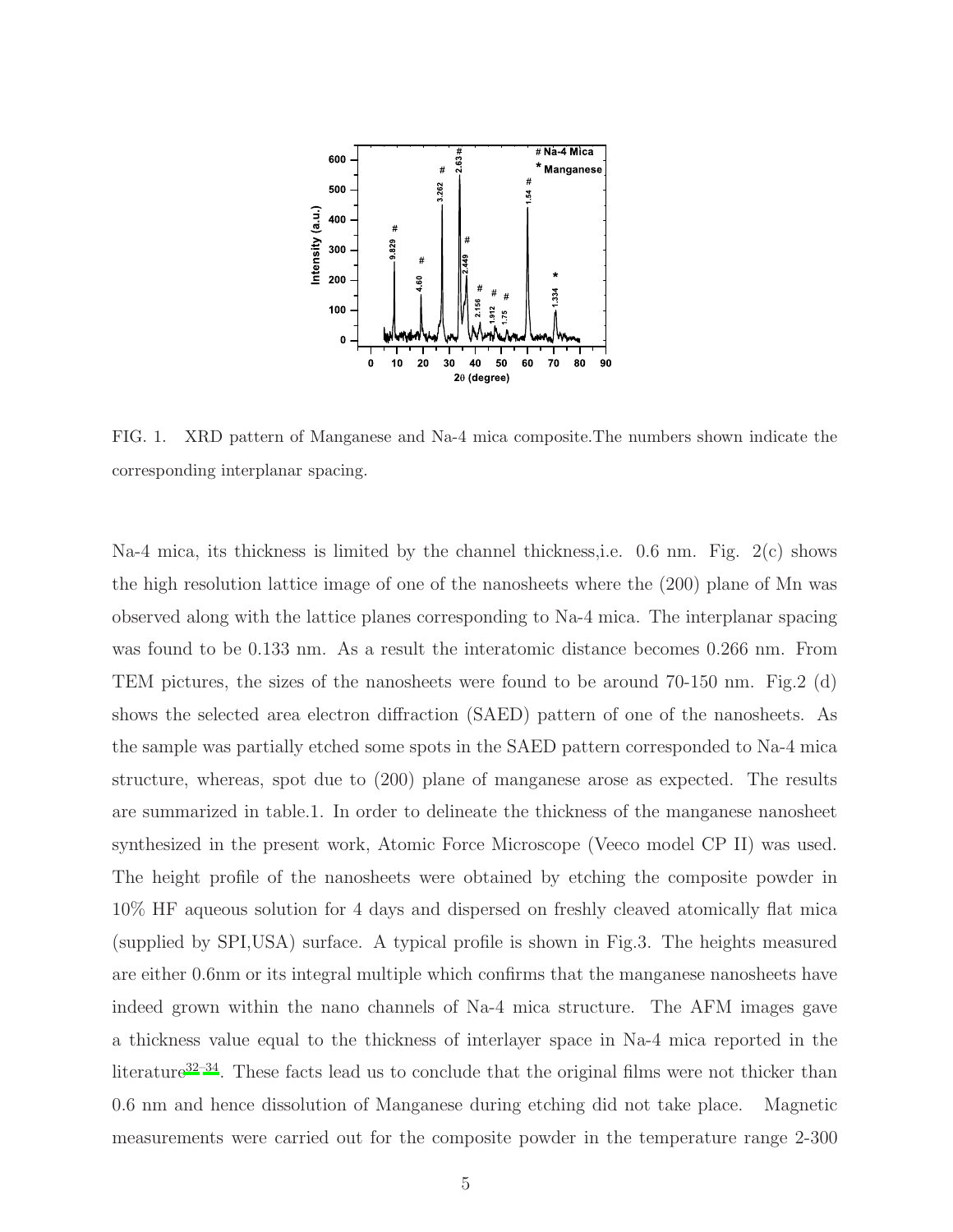

FIG. 2. (a)Transmission electron micrograph of manganese nanosheets, (b)A zoomed view of (a), (c) high resolution lattice image of one of manganese nanosheets, (d) Selected Area electron Diffraction pattern of (b)



FIG. 3. (Color Online) AFM image of Manganese nanosheets and the height profile delineated thereof.

K. Fig.4 shows the variation of magnetization as a function of temperature measured at an applied magnetic field 5 mT under both zero field cooled (ZFC) and field cooled (FC) conditions. The absence of any local maxima in the ZFC magnetization - temperature curve indicates ferromagnetic coupling between the spins. This is borne out by the magnetization - magnetic field hysteresis curve measured at 2 K, which is shown in Fig.5. In the inset of Fig.5, the zoomed hysteresis curve near zero magnetization has been depicted and this shows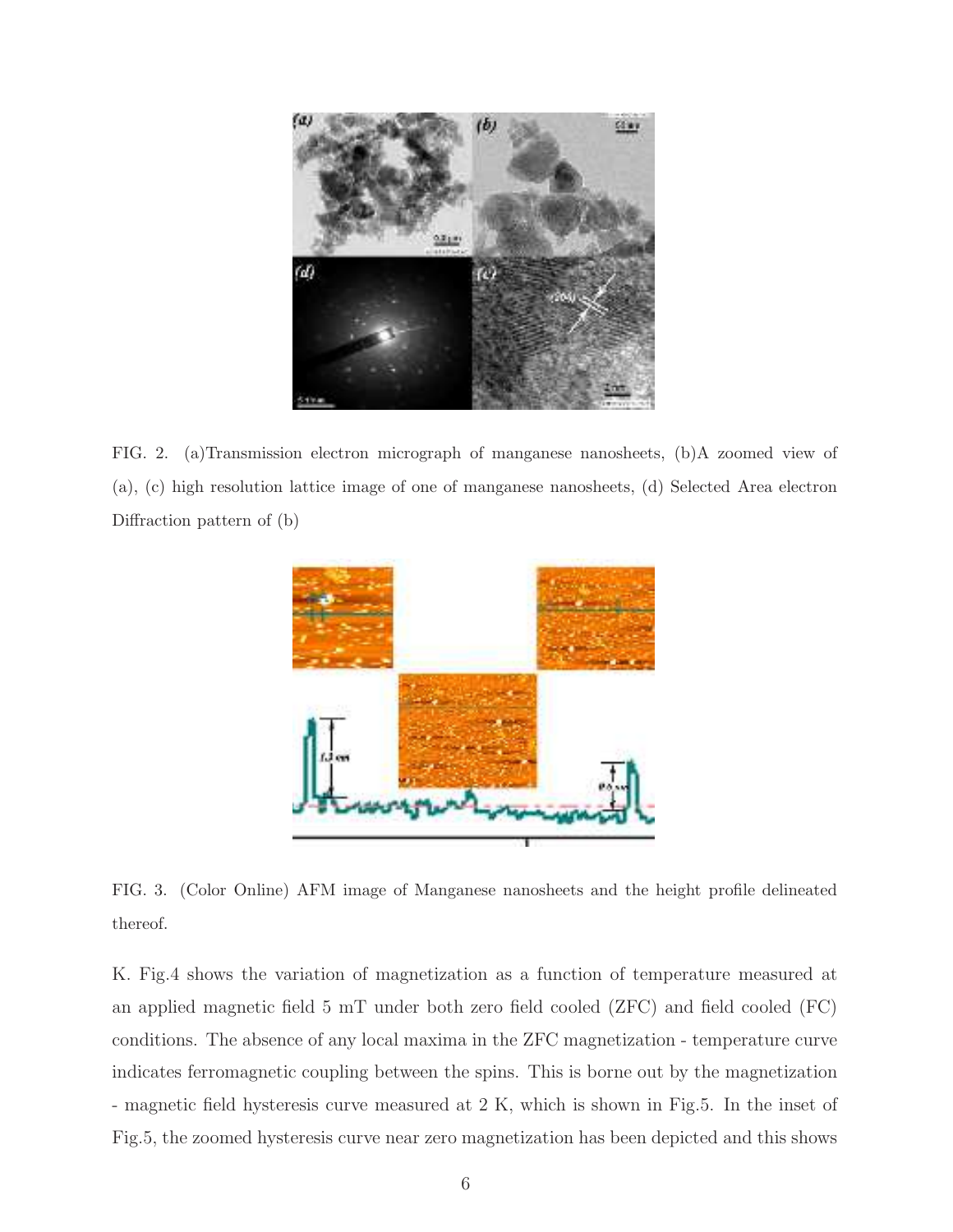TABLE I. Interplanar spacing estimated from electron diffraction data and JCPDS file respectively.(The numbers in the parenthesis describe the miller indices of the corresponding lattice planes.)

| Observed | Na-4 mica     | Manganese   |
|----------|---------------|-------------|
| (nm)     | (nm)          | (nm)        |
| 0.30     | 0.303(023)    |             |
| 0.26     | $0.263(20-1)$ |             |
| 0.20     | 0.202(006)    |             |
| 0.18     | $0.186(20-5)$ |             |
| 0.17     | 0.173(205)    |             |
| 0.16     | $0.166(-135)$ |             |
| 0.141    | 0.143(007)    |             |
| 0.133    |               | 0.1336(200) |

− indicates that there exist

no planes with these interplanar spacings

in the phases concerned.

a nonzero coercivity value (∼ 60 Oe). The magnetization -magnetic field hysteresis curve for the composite at 300K is also shown in Fig.6. A finite coercivity present here (as observed from the inset) also indicates a ferromagnetic behaviour even at the room temperature. The saturation magnetization was not achieved even at maximum field, indicating all spins can not become parallel to the magnetic field due to the thermal energy. Fig.7 shows the magnetization as a function of magnetic field in the case of pure Na-4 mica,which shows a diamagnetic characteristic. We have presented our results after subtracting this contribution. As regards the Curie temperature of the ultrathin Mn films we believe this to be above room temperature in view of the fact that at room temperature a magnetic hysteresis was observed. The precise nature of size effect on the magnetic behaviour can not be inferred from our experimental data because the latter pertain to only one thickness value of Mn nanosheet viz;0.6nm. Also, the EDAX data (measured in Field emission scanning electron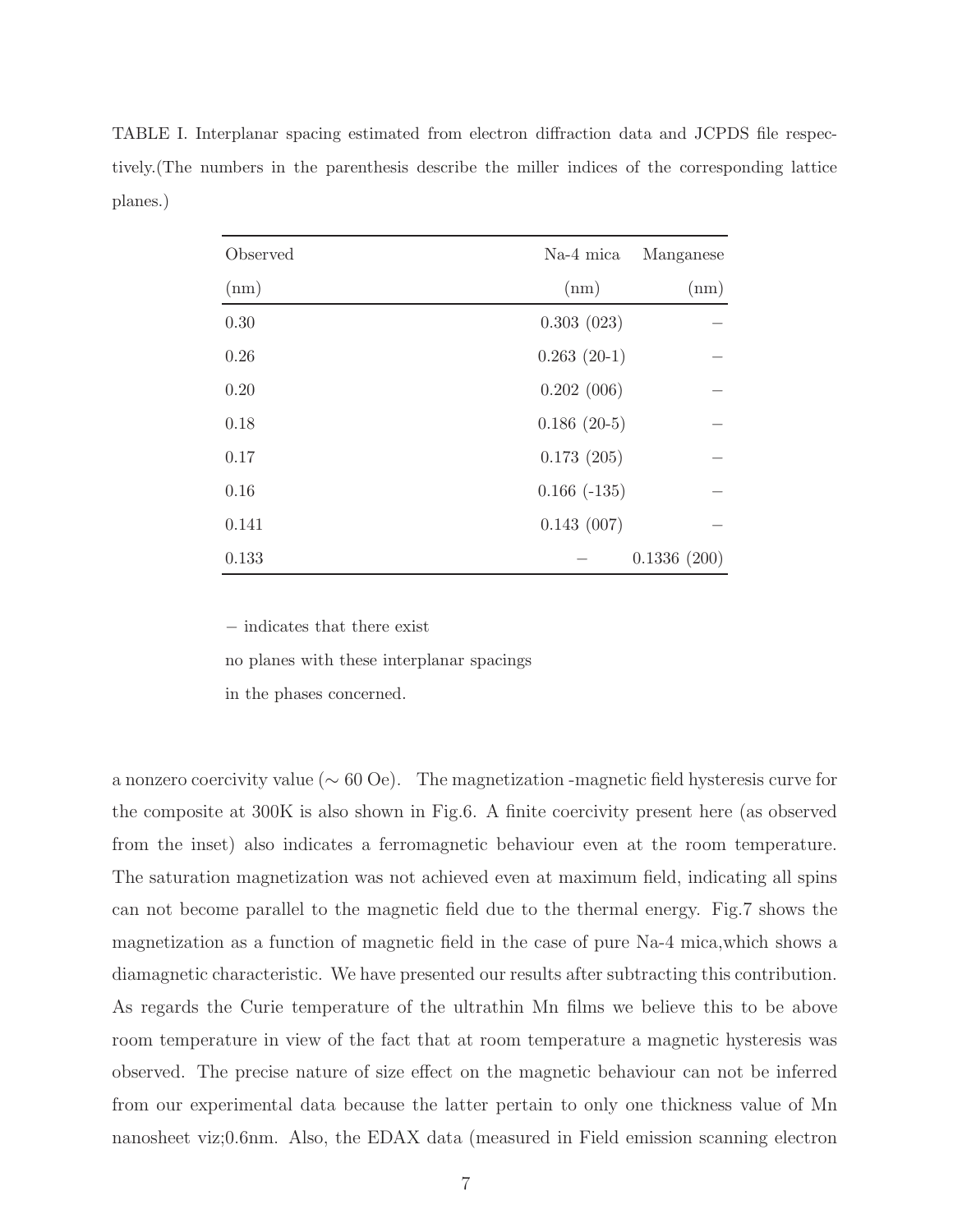

FIG. 4. Variation of magnetization  $(M)$  with temeperature  $(T)$  under both field cooled  $(FC)$  and Zero Field Cooled (ZFC) conditions measured at 5 mT.



FIG. 5. Variation of magnetization  $(M)$  with magnetic field  $(H)$  measured at 2K, (inset) zoomed view near zero magnetization.

microscope (JEOL JSM-6700F).),in Fig.8 show that there is no magnetic impurity present in the nanocomposite under investigation. The EDAX data show that the amount of oxygen atoms present is just sufficient to fulfill the stoichiometric needs of Aluminium,Magnesium, and Silicon present in the Na-4 mica phase. Hence, it can be safely concluded that there is no possibility of formation of oxides of manganese in our system. This is also consistent with the fact that Mn was formed by subjecting it to reduction treatment at 675 K.

In order to find out the possible origin of this ferromagnetism, out of two exchange in-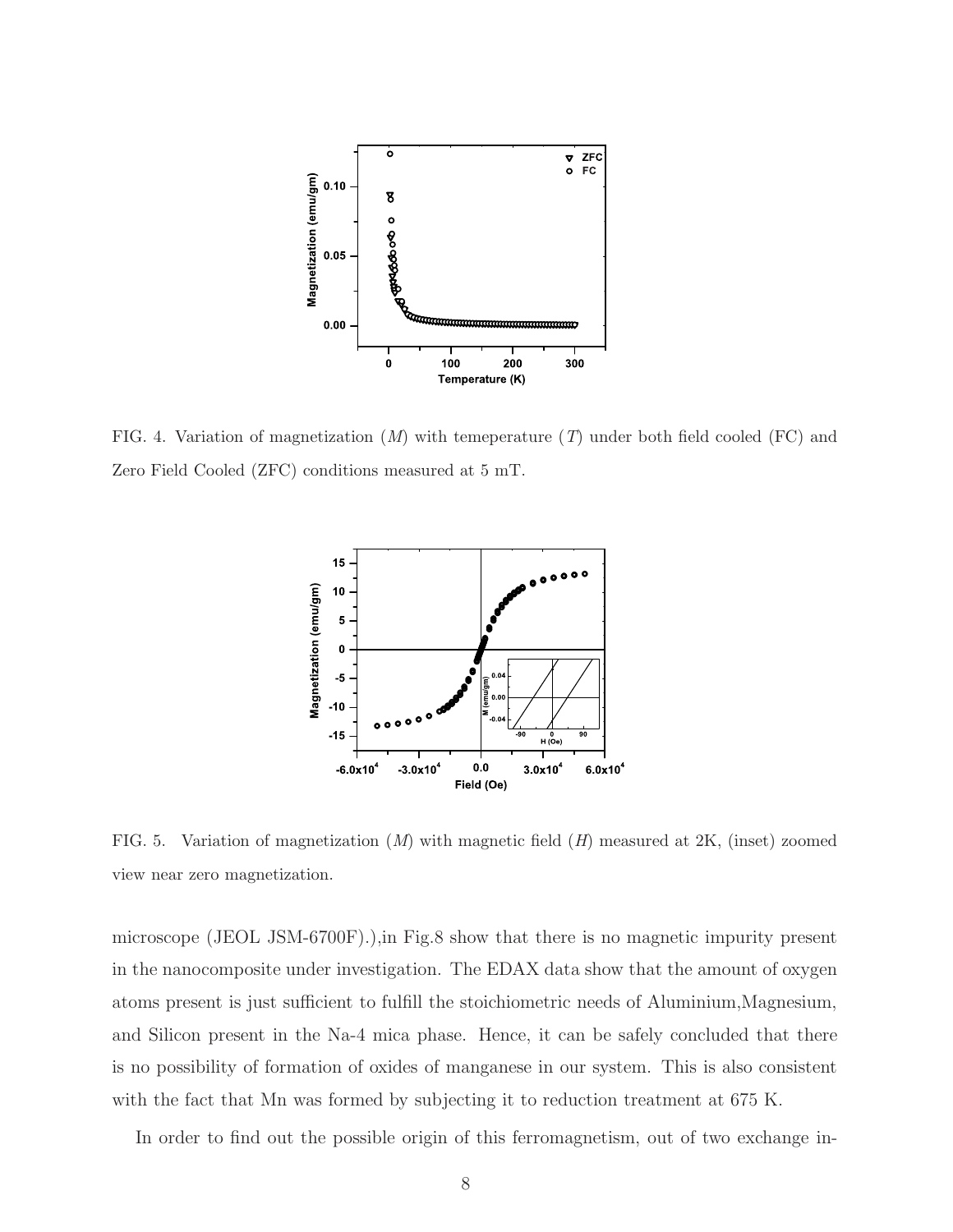

FIG. 6. Variation of magnetization  $(M)$  with magnetic field  $(H)$  measured at 300K, (inset) zoomed view near zero magnetization.



FIG. 7. Variation of magnetization  $(M)$  with magnetic field  $(H)$  for Na-4 mica

teractions possible viz; direct and indirect, we rule out the possibility of indirect exchange interaction, as the hopping integral decays exponentially with the distance between mag-netic centres, and stick to direct exchange interaction<sup>[20](#page-11-6)[,21](#page-11-7)</sup>. We have applied Heisenberg Hamiltonian

$$
H = -2 \sum_{\langle ij \rangle} J_{ij} S_i S_j \tag{1}
$$

based variation of susceptibility with temperature for a two dimensional ferromagnet <sup>[37](#page-12-8)</sup>,

$$
\chi \sim \exp(\beta/T) \tag{2}
$$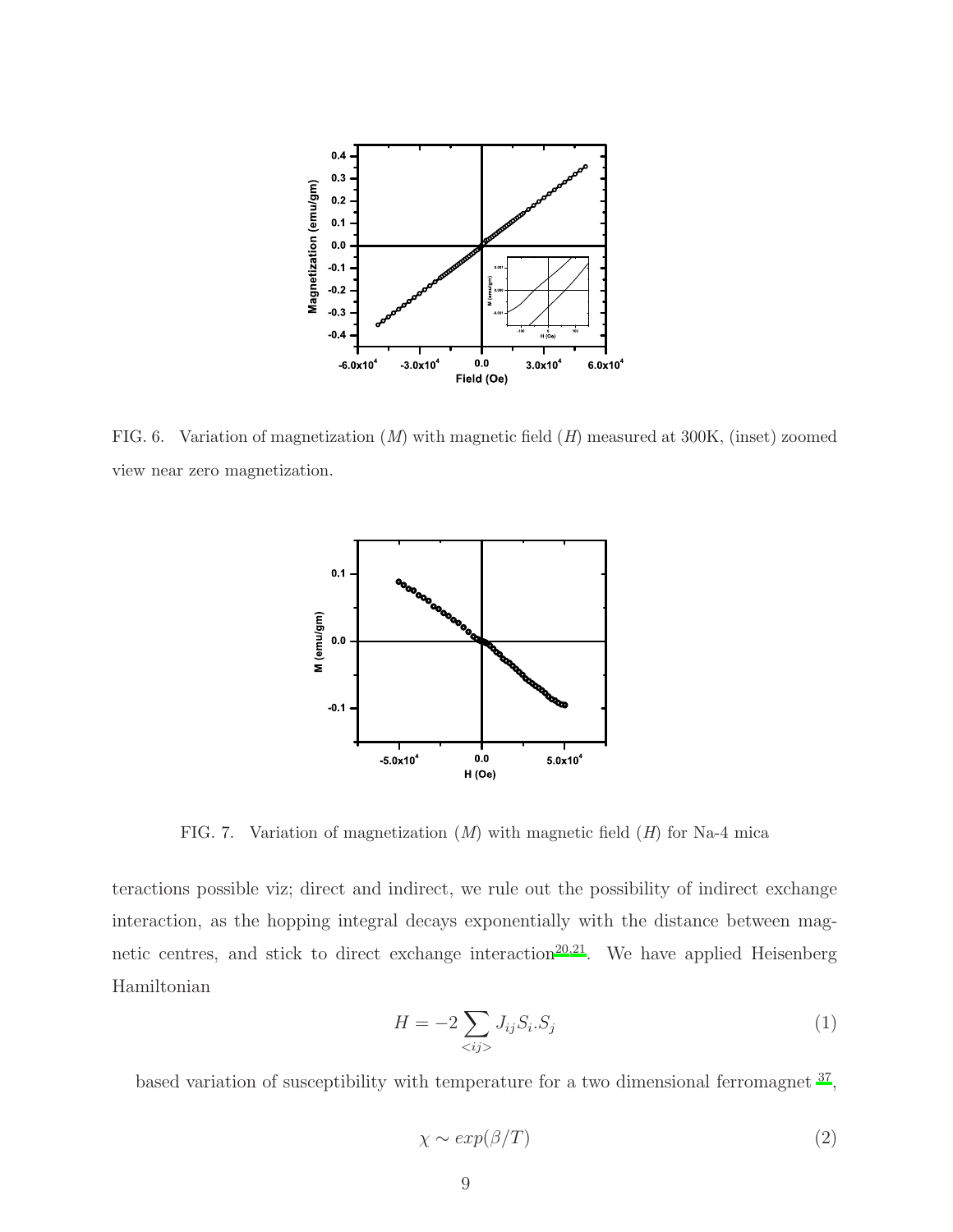

FIG. 8. (Color online) EDAX analysis of the nanocomposite



FIG. 9. Variation of susceptibility  $(\chi)$  with temeperature (T) (open circle: Experimental Data; solid line: Theoretically fitted curve).

with

$$
\beta = (4\pi JS^2)/k_B \tag{3}
$$

where J is exchange coupling constant, S is spin quantum number,  $k_B$  is Boltzman constant. The calculation has been done by taking  $S = 5/2$  for manganese and  $(J/k_B)$  as parameter. The fitting looks comprehensive and positive J value indicates ferromagnetic coupling. Both the experimental data and the fitted curve have been shown in Fig.9.

A previous theoretical investigation did arrive at the conclusion that monolayers and bilayers of Mn grown on tungsten  $(100)$  plane have a ferromagnetic ground state<sup>[38](#page-12-9)</sup>. Consid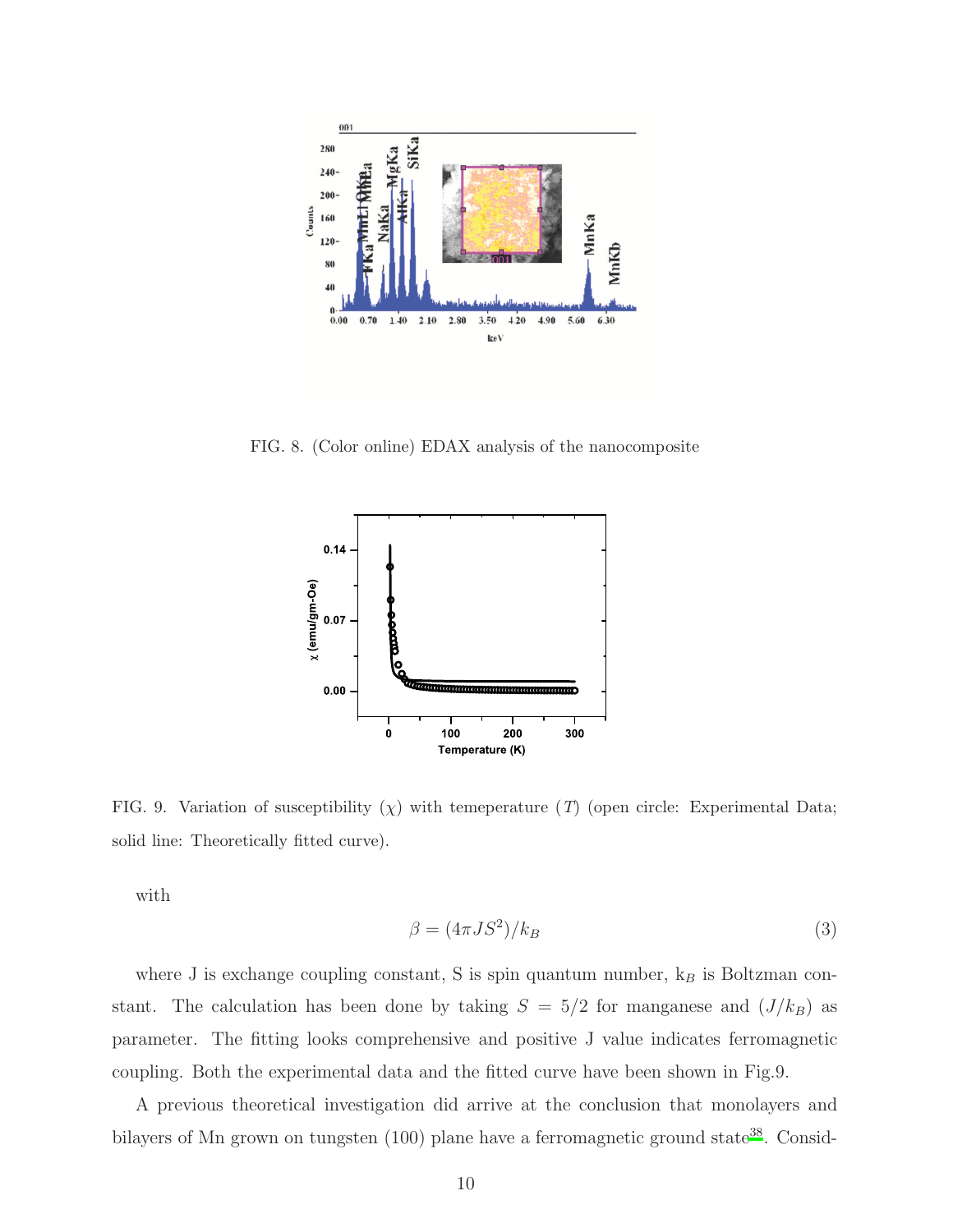ering the thickness of 0.6 nm for our manganese films, our experimental results on their ferromagnetic behaviour is consistent with the above mentioned theoretical calculations. Also theoretical prediction shows that the obtained interatomic distance of manganese atoms ensures ferromagnetic response<sup>[15](#page-11-11)</sup>.

# IV. CONCLUSIONS

In summary,we have synthesized manganese nanosheets of thickness 0.6 nm in the nanochannels of the layered Na-4 mica by a simple process. These nanosheets are made up of nanodiscs of size of about 70-150 nm. The nanodiscs consist of (200) planes of Mn,aligned parallel to the nanochannel itself,which was confirmed both by x-ray diffraction and selected area electron diffraction experiments. This confined Mn shows ferromagnetic behaviour in its ultrathin configuration as is evident from the magnetic measurements.Calculation of magnetic susceptibility variation as a function of temperature on the basis of Heisenberg ferromagnetic model involving direct exchange interaction, matches the experimental data satisfactorily.

### ACKNOWLEDGEMENT

The work was supported by a grant awarded by Nano Mission Council, Department of Science and Technology, New Delhi. Sreemanta Mitra and Amrita Mandal thank University Grants Commission, New Delhi, for Jounior Research Fellowships. D.Chakravorty thanks Indian National Science Academy for awarding an Honorary Scientist's position. SM thanks Dr. Molly DeRaychaudhury for some fruitful discussions.Support was partly derived from a grant received from Department of Science and Technology, New Delhi, under an Indo-Australian Project on Nanocomposites.

<span id="page-10-0"></span><sup>∗</sup> [sreemanta85@gmail.com](mailto:sreemanta85@gmail.com)

<span id="page-10-1"></span><sup>†</sup> [mlsdc@iacs.res.in](mailto:mlsdc@iacs.res.in)

<span id="page-10-2"></span><sup>&</sup>lt;sup>1</sup> H. Ohno, H. Munekata, T. Penney, S. von Molnár, and L. L. Chang, [Phys. Rev. Lett.](http://dx.doi.org/10.1103/PhysRevLett.68.2664)  $68$ ,  $2664$ (1992), <http://link.aps.org/doi/10.1103/PhysRevLett.68.2664>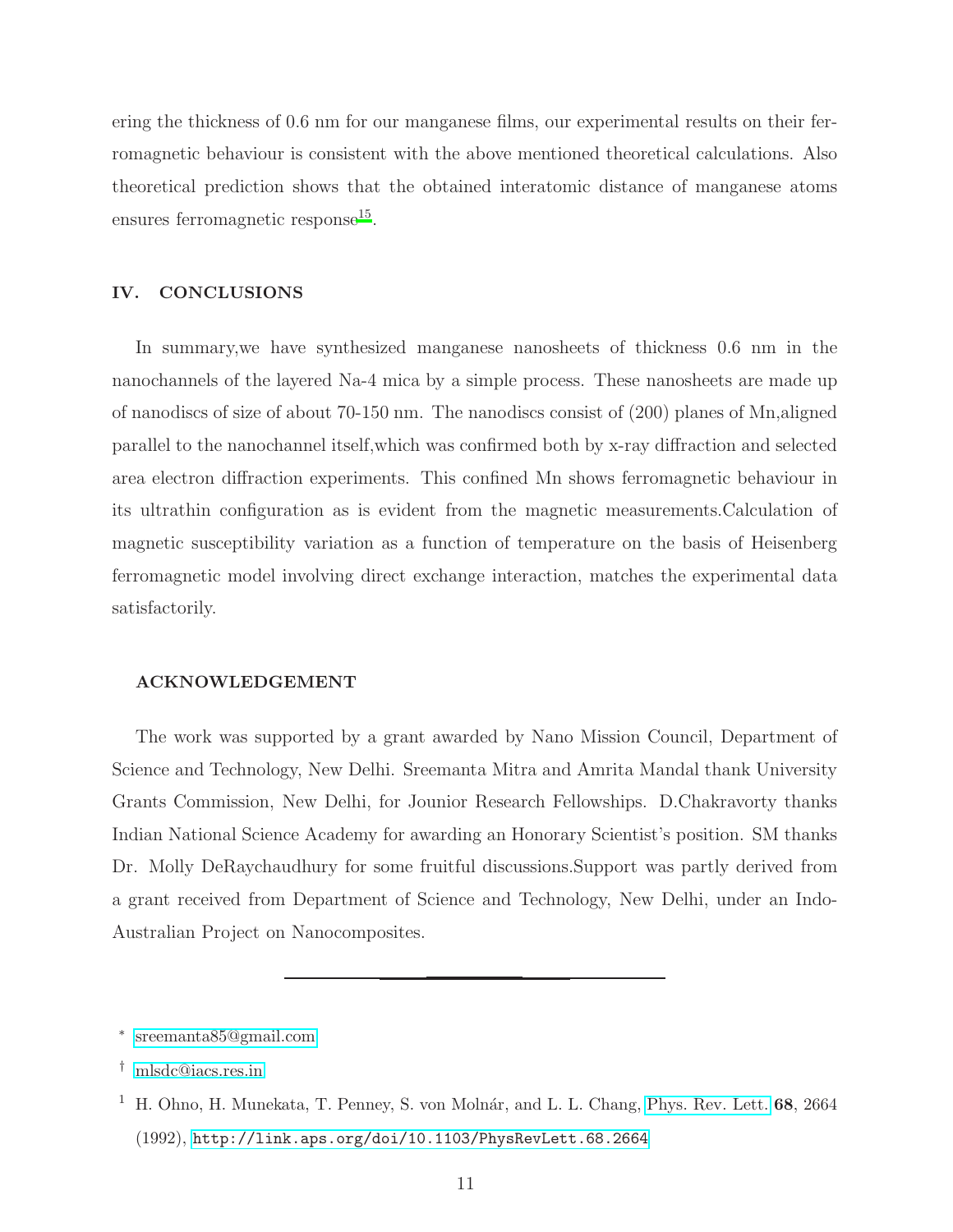- T. Dietl, H. Ohno, F. Matsukura, J. Cibert, and D. Ferrand, [Science](http://dx.doi.org/10.1126/science.287.5455.1019) 287, 1019 (February 2000)
- P. Sharma, A. Gupta, K. V. Rao, F. J. Owens, R. Sharma, R. Ahuja, J. M. O. Guillen, B. Johansson, and G. A. Gehring, [Nat. Mater.](http://dx.doi.org/10.1038/nmat984) 2, 673 (Oct. 2003)
- X. Dong, M. Osada, H. Ueda, Y. Ebina, Y. Kotani, K. Ono, S. Ueda, K. Kobayashi, K. Takada, and T. Sasaki, [Chem. Mater.](http://dx.doi.org/10.1021/cm900210m) 21, 4366 (Aug. 2009)
- C. Xu, J. Chun, H. J. Lee, Y. H. Jeong, S.-E. Han, J.-J. Kim, and D. E. Kim, [J.Phys.Chem.C](http://dx.doi.org/10.1021/jp065378j) , 1180 (2007)
- D. J. Norris, N. Yao, F. T. Charnock, and T. A. Kennedy, [Nano Lett.](http://dx.doi.org/10.1021/nl005503h) 1, 3 (2001)
- <span id="page-11-0"></span> $^7$ E. Liu, N. Zhao, J. Li, X. Du, and C. Shi, [J.Phys.Chem.C](http://dx.doi.org/10.1021/jp110220g)  $\bf 115,$   $\bf 3368$   $(2011)$
- <span id="page-11-1"></span>D. Chu, G. G. Kenning, and R. Orbach, [Phys. Rev. Lett.](http://dx.doi.org/10.1103/PhysRevLett.72.3270) 72, 3270 (1994)
- <span id="page-11-2"></span>A. H. MacDonald, P. Schiffer, and N. Samarth, [Nat. Mater.](http://dx.doi.org/10.1038/nmat1325) 4, 195 (2005)
- <span id="page-11-3"></span>S. K. Nayak, B. K. Rao, and P. Jena, [J. Phys. Cond. Mat.](http://dx.doi.org/10.1088/0953-8984/10/48/009) 10, 10863 (1998)
- <span id="page-11-4"></span><sup>11</sup> D. Hobbs and J. Hafner, [J. Phys. Cond. Mat.](http://dx.doi.org/10.1088/0953-8984/13/28/104) **13**, L681 (2001)
- <span id="page-11-5"></span>R. K. Nesbet, [Phys. Rev.](http://dx.doi.org/10.1103/PhysRev.135.A460) 135, A460 (1964)
- M. R. Pederson, F. Reuse, and S. N. Khanna, [Phys. Rev. B](http://dx.doi.org/10.1103/PhysRevB.58.5632) 58, 5632 (1998)
- P. Bobadova-Parvanova, K. A. Jackson, S. Srinivas, and M. Horoi, [Phys. Rev. A](http://dx.doi.org/10.1103/PhysRevA.67.061202) 67, 061202 (2003)
- <span id="page-11-11"></span>J. Harris and R. O. Jones, [J. Chem. Phys.](http://dx.doi.org/10.1063/1.437516) 70, 830 (1979)
- T. Morisato, S. N. Khanna, and Y. Kawazoe, [Phys. Rev. B](http://dx.doi.org/10.1103/PhysRevB.72.014435) 72, 014435 (2005)
- C. W. B. Jr., Chemical Physics Letters 156, 95 (1989)
- B. Wang and Z. Chen, Chemical Physics Letters 387, 395 (2004)
- S. Yamamoto, H. Tatewaki, H. Moriyama, and H. Nakano, [J. Chem. Phys.](http://dx.doi.org/10.1063/1.2178798) 124, 124302 (2006)
- <span id="page-11-6"></span><sup>20</sup> S. Paul and A. Misra, Journal of Molecular Structure: THEOCHEM  $907$ , 35 (2009)
- <span id="page-11-7"></span><sup>21</sup> M. Zelený, M. Šob, and J. Hafner, [Phys. Rev. B](http://dx.doi.org/10.1103/PhysRevB.80.144414) **80**, 14414 (2009)
- <span id="page-11-8"></span><sup>22</sup> M. B. Knickelbein, [Phys. Rev. Lett.](http://dx.doi.org/10.1103/PhysRevLett.86.5255) **86**, 5255  $(2001)$
- <sup>23</sup> M. B. Knickelbein, [Phys. Rev. B](http://dx.doi.org/10.1103/PhysRevB.70.014424) **70**, 014424 (2004)
- K. Mertes, Y. Suzuki, M. Sarachik, Y. Myasoedov, H. Shtrikman, E. Zeldov, E. Rumberger, D. Hendrickson, and G. Christou, Solid State Communications 127, 131 (2003)
- <span id="page-11-9"></span><sup>25</sup> C. A. Baumann, R. J. V. Zee, S. V. Bhat, and W. Weltner, [J. Chem.](http://dx.doi.org/10.1063/1.444540) Phys. **78**, 190 (1983)
- <span id="page-11-10"></span><sup>26</sup> H. Dreyssé and C. Demangeat, Surface Science Reports **28**,  $65$  (1997)